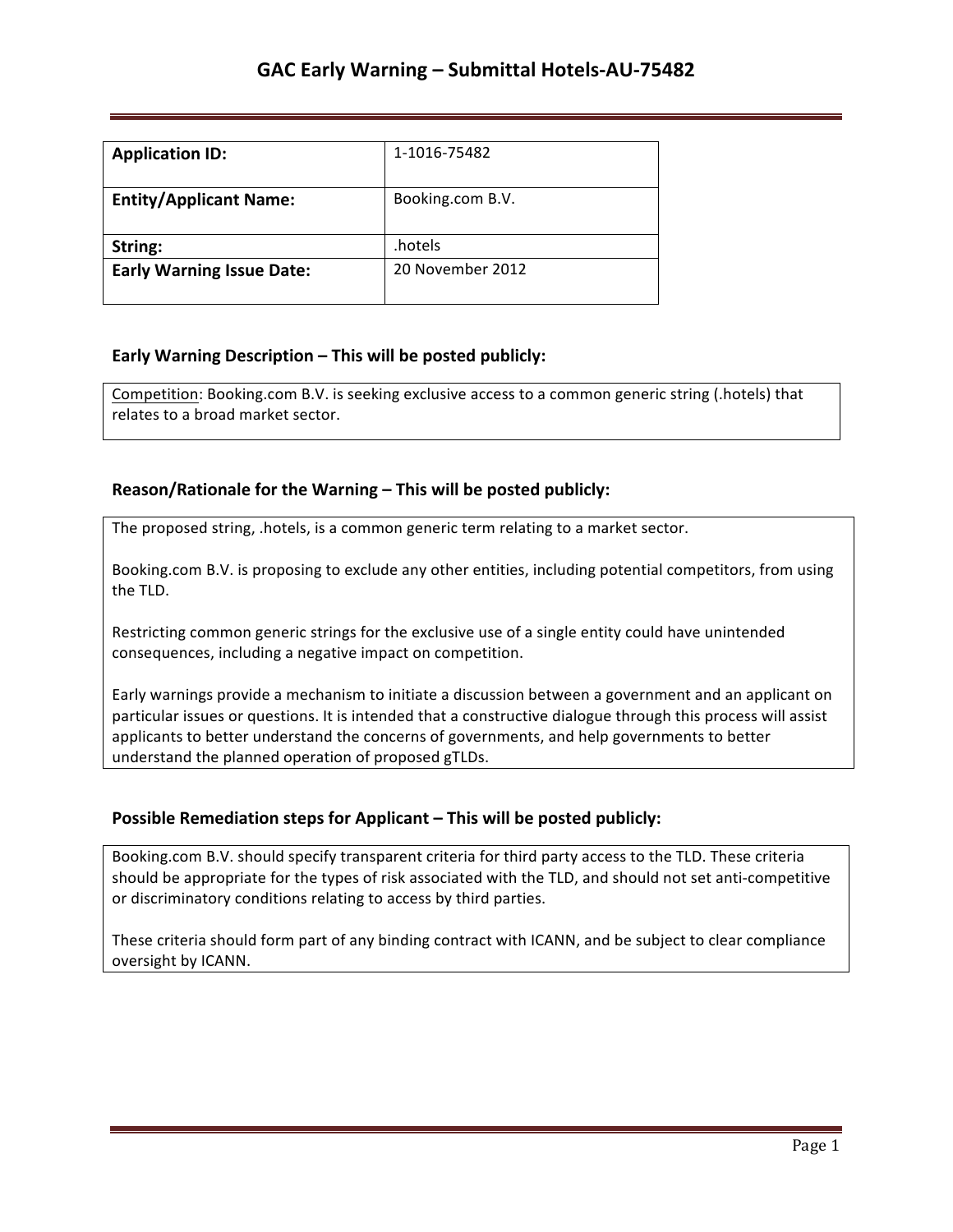### **Further Notes from GAC Member(s) (Optional) – This will be posted publicly:**

This Early Warning is from the Department of Broadband, Communications and the Digital Economy (DBCDE), on behalf of the Australian Government. In the first instance, communications and responses to this early warning should be emailed to gacearlywarning@gac.icann.org, with the text "Australian EW" and the application ID in the subject field.

# **INFORMATION FOR APPLICANTS**

## **About GAC Early Warning**

The GAC Early Warning is a notice only. It is not a formal objection, nor does it directly lead to a process that can result in rejection of the application. However, a GAC Early Warning should be taken seriously as it raises the likelihood that the application could be the subject of GAC Advice on New gTLDs or of a formal objection at a later stage in the process. Refer to section 1.1.2.4 of the Applicant Guidebook (http://newgtlds.icann.org/en/applicants/agb) for more information on GAC Early Warning.

## **Instructions if you receive the Early Warning**

**ICANN** strongly encourages you work with relevant parties as soon as possible to address the concerns voiced in the GAC Early Warning.

### **Asking questions about your GAC Early Warning**

If you have questions or need clarification about your GAC Early Warning, please contact gacearlywarning@gac.icann.org. As highlighted above, ICANN strongly encourages you to contact gacearlywarning@gac.icann.org as soon as practicable regarding the issues identified in the Early Warning. 

### **Continuing with your application**

If you choose to continue with the application, then the "Applicant's Response" section below should be completed. In this section, you should notify the GAC of intended actions, including the expected completion date. This completed form should then be sent to gacearlywarning@gac.icann.org. If your remediation steps involve submitting requests for changes to your application, see the change request process at http://newgtlds.icann.org/en/applicants/customer-service/change-requests.

In the absence of a response, ICANN will continue to process the application as submitted.

### **Withdrawing your application**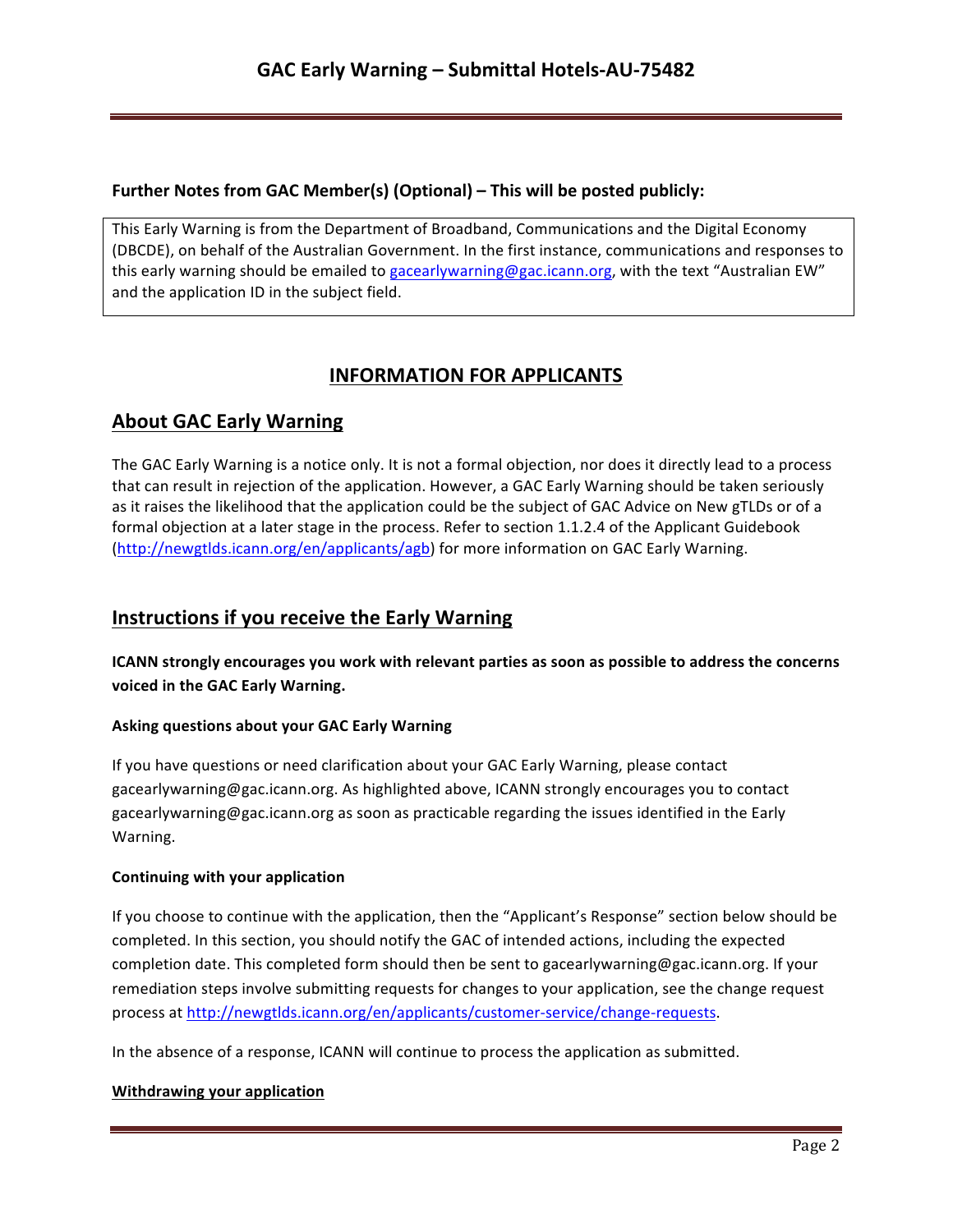# GAC Early Warning - Submittal Hotels-AU-75482

If you choose to withdraw your application within the 21-day window to be eligible for a refund of 80% of the evaluation fee (USD 148,000), please follow the withdrawal process published at http://newgtlds.icann.org/en/applicants/customer-service/withdrawal-refund. Note that an application can still be withdrawn after the 21-day time period; however, the available refund amount is reduced. See section 1.5 of the Applicant Guidebook.

For questions please contact: **gacearlywarning@gac.icann.org** 

### **Applicant Response:**